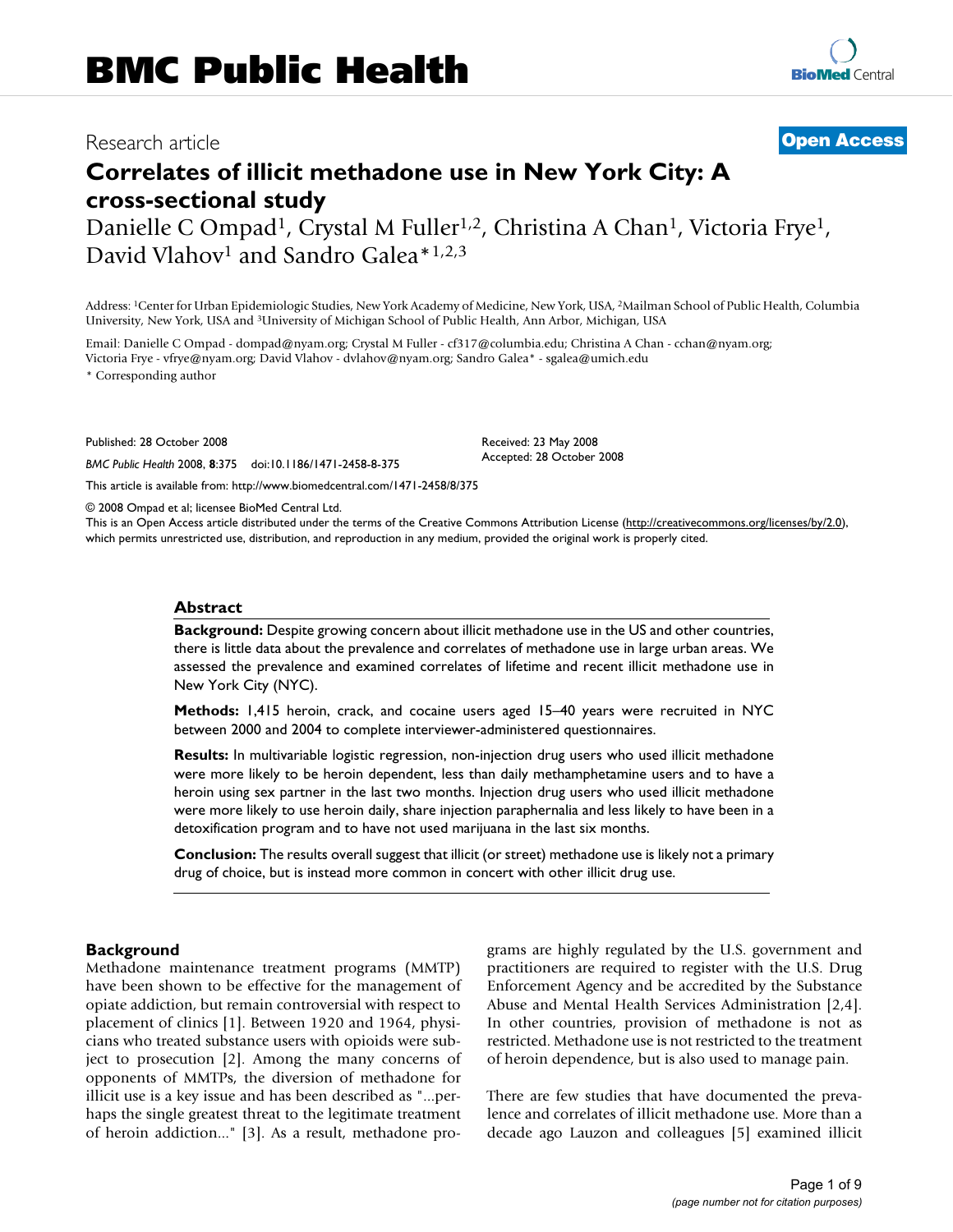methadone use among injection drug users (IDUs) in Montréal. They found that none reported methadone as their drug of choice, but the lifetime prevalence of use was 59.4% among those who preferred heroin and 26.7% among those who preferred cocaine. Mean age of initiation of methadone was older than the mean age of initiation of other substances in this study. More recently, one study in Australia examined methadone syrup injection among heroin users [6] and reported a lifetime prevalence of 18.4%, with 11% reporting use in the last six months (7.4% used diverted methadone). Methadone syrup injection was more prevalent among men.

Data about the behavioral correlates of illicit methadone use are sparse. An early study reported that most illicit methadone users did not initiate opiate use with methadone and that their use was sporadic [7]. More recently, a Montréal study found that illicit methadone use was more common about those who used heroin, either alone or in addition to cocaine, as compared to those who only used cocaine [5]. An Australian study that examined methadone syrup injection found that users were riskier than those who had not injected methadone; being more likely to have overdosed, used heroin by themselves and be a polysubstance user [6].

In the U.S. there has been particular concern about the increase in prescription drug-related deaths, and thus many studies assessing the impact of methadone have focused on methadone-related mortality [c.f., [8-10]]. Several recent studies have looked at overdose deaths and reported that between 2 and 34% of overdose deaths either involved methadone or were caused by methadone [11-14]. Reports have suggested increases in overdose deaths due to methadone [15,16]. However, few studies have specifically examined the role of illicit methadone in fatal overdoses; those that have estimate that between 13 and 57% of methadone-related deaths were due to illicit methadone [14,17-19]. In New York City (NYC) in particular, deaths attributable to methadone accounted for 13– 16% of accidental overdose deaths between 1990–1998 [11]. However, this latter study was unable to determine if the decedents were in MMTP at the time of death or if the methadone had been illegally obtained. One study found that mortality related to drug poisoning was significantly correlated with drug sales for methadone and oxycodone [20]. In US studies, decedents were generally more likely to be male [14,18], White [14,18], and older adults [11,14,18].

Given the concern about illicit methadone use in the US and other countries and the rate of methadone-related overdoses in NYC, we sought to extend our previous work focusing on methadone-related mortality [11]. Here, we present data on the prevalence and correlates of illicit

methadone use among both injection and non-injection drug users in NYC. It is the aim of this study to further understand the epidemiology of illicit methadone use in the United States. We hypothesized that illicit methadone use was associated with heroin dependence, and therefore the prevalence of use among non-injection drug users (NIDUs) would less than that of injection drug users (IDUs).

# **Methods**

#### *Subject recruitment*

Potential participants were recruited to participate two ongoing studies of NIDUs and IDUs [21,22] using "street outreach" techniques, as described elsewhere [23,24]. Briefly, outreach workers engaged drug users in conversations about ongoing research at the research storefronts or a mobile van parked in communities where drugs were bought and/or used. We recruited participants from three NYC boroughs including: Harlem, the South Bronx, and the Lower East Side in Manhattan; Jamaica and Queensbridge in Queens; and Bedford-Stuyvesant in Brooklyn. Both IDUs and NIDUs were recruited into two cohort studies between 2000 and 2004. Potential participants completed a screening demographic interview. The IDU study was designed to investigate correlates and predictors of HIV, hepatitis C virus (HCV), and hepatitis B virus (HBV) infection and therefore targeted young, recently initiated IDUs at risk for HCV infection. Participants were eligible if they were age 15 to 40 years and reported injecting drug use of heroin or cocaine at least once in the last two months but for no longer than 5 years. The NIDU study was also designed to investigate correlates and predictors of HIV, HCV and HBV and recruited young NIDUs. Participants were eligible if they were age 15 to 40 years and reported non-injecting drug use of heroin or cocaine at least once per week in the last two months but for no longer than 10 years, and no history of injecting drug use. All participants were reimbursed \$20 for their participation. The study was approved by the institutional review board of the New York Academy of Medicine.

#### *Data collection*

Following informed consent, eligible participants completed a standardized, detailed risk behavior questionnaire administered by trained interviewers. Participants were asked about sociodemographic characteristics, type and frequency of drug use, injection drug use practices, sexual behaviors and sexual partnerships. The absence of prior drug use by injection was confirmed during the comprehensive interviewing process and by phlebotomists' observations during venipuncture. Street methadone use was determined by asking, "Have you ever used street methadone (not from a program)?" and "During the last 6 months, how often did you use street methadone (not from a program)?"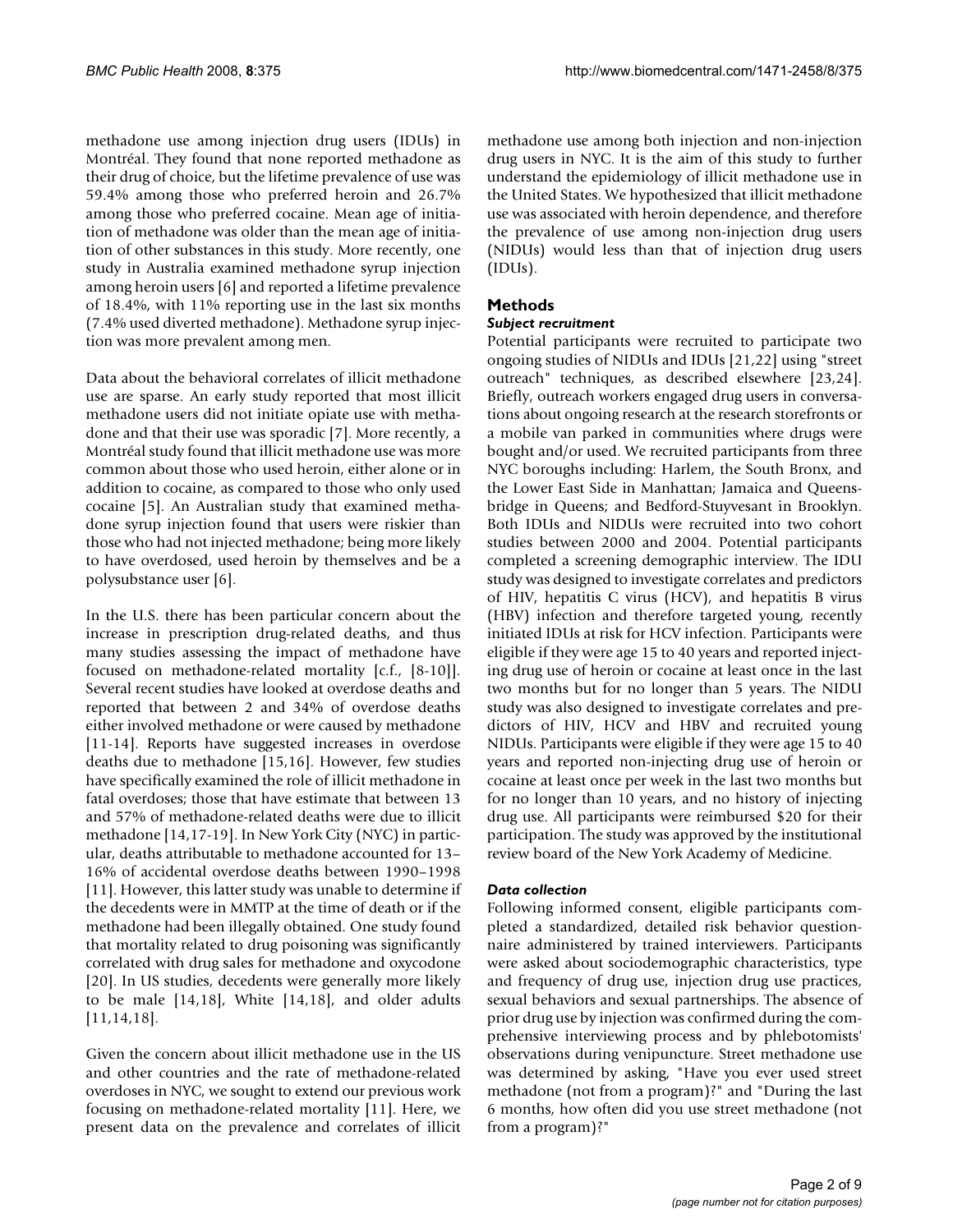Sociodemographic characteristics considered included age, race, gender, education, recent homelessness, main income source, and sexual identity. Main income source was divided into one of four categories: employed (full or part time employment, self-employed or temporary/offbooks employment), illegal (selling drugs, sex for money, theft), public assistance (public assistance, welfare, social security benefits, or state or federal benefits including food stamps, state public aid, disability, or unemployment) and other (parent, friend, relative or spouse gave money; recycling cans; returning bottles for deposits; windshield wiping; or panhandling for money). Sexual identity was defined as heterosexual, men who have sex with men (MSM) and women who have sex with women (WSW). We examined recent frequency of substance use in the last six months, focusing on street (illicit) methadone, alcohol, marijuana, heroin, crack and cocaine.

Informed consent was obtained in writing from all participants.

#### *Statistical methods*

We compared sociodemographic characteristics, drug use, sexual behaviors, and sexual partnerships between those who had used illicit methadone in the last six months and those who had not, stratified by injection status. Bivariable analyses were conducted to assess demographic and risk behavior variables by recent (last six month) illicit methadone use using chi-square statistics for categorical variables and *t* tests for continuous variables. Covariates that were significantly associated with recent illicit methadone use in univariable analyses (p < 0.10) were entered into a multivariable logistic regression model. Only those variables significant at p < 0.05 were retained in models. Separate models describing the correlates of street methadone use were constructed for injection and non-injection drug users.

# **Results**

Table 1 presents sociodemographic characteristics of the samples. Of 955 NIDUs, most were male (69.5%) and heterosexual (82.3%). Hispanics and Blacks were equally represented (45.0% and 45.7%, respectively). The mean age was 30.1 and more than half (57.5%) had recently been homeless. Of 460 IDUs, most were male (80.4%) and heterosexual (85.9%). The sample was majority Hispanic (81.1%); only 4.6% were Black. The mean age was 26.4 and most (72.2%) had recently been homeless.

Approximately 21.8% of NIDUs had used illicit methadone (also referred to as "street methadone" in local parlance) in their lifetime (data not shown) and 11.8% had used within the last 6 months. In terms of frequency of use in the last six months, 5.8% used illicit methadone once or month or less, 1.5% used 2–3 days per month and

3.8% used at least once per week or more (data not shown). Only 0.9% used on a daily basis. The mean age of onset for any heroin use was 20.5 years while the age of onset for illicit methadone was 25.2 years. Of the 208 NIDU lifetime illicit methadone users 9 (4.3%) first used illicit methadone before they started using heroin, 31 (14.9%) started using illicit methadone and heroin at the same time, and 159 (76.4%) first used illicit methadone after they started using heroin. In bivariate analysis (table 1), NIDUs who had recently used illicit methadone were more likely than non users to be Hispanic [Odds Ratio (OR) = 1.9, 95% Confidence Interval (CI) = 1.3, 2.9], aged > 30 (OR = 1.5, 95% CI = 1.0, 2.2), heterosexual (OR = 2.1, 95% CI = 1.1, 4.0), have children (OR = 1.7, 95% CI  $= 1.1, 2.6$ , and been incarcerated (OR  $= 1.7, 95\%$  CI  $= 1.0$ , 2.6). Methadone users were less likely than non users to be Black (OR =  $0.5$ , 95% CI =  $0.3$ , 0.8) and an MSM (OR  $= 0.4, 95\% \text{ CI} = 0.2, 1.0$ .

Approximately half (52.6%) of the IDU sample had used illicit methadone in their lifetime (data not shown) and 34.1% had used within the last 6 months. In terms of frequency of use in the last six months, 12.8% used illicit methadone once a month or less, 6.5% used 2–3 days per month and 11.3% used at least once per week or more (data not shown). Only 3.5% used on a daily basis. The mean age of onset for any heroin use was 19.4 years while the age of onset for illicit methadone was 23.1 years. Of the 242 IDU lifetime illicit methadone users 15 (6.2%) first used illicit methadone before they started using heroin, 31 (12.8%) started using illicit methadone and heroin at the same time, and 196 (81.0%) first used illicit methadone after they started using heroin. 165 (68.2%) initiated illicit methadone and injection at the same age.

There were no significant difference with respect to gender, race, age and sexual orientation among IDUs who had recently used illicit methadone compared to those who had not. However, illicit methadone users were less likely to have public assistance ( $OR = 0.6$ , 95% CI = 0.3, 1.1) and more likely to have an illegal source as their main income source (OR =  $1.6$ , 95% CI =  $1.1$ , 2.4).

In terms of substance use (table 2), NIDU illicit methadone users were more likely than non users to be polysubstance users (OR = 9.4, 95% CI = 2.3, 38.6), daily heroin users ( $OR = 5.1$ ,  $95\% CI = 3.4$ ,  $7.8$ ), less than daily methamphetamine users (OR =  $3.5$ ,  $95\%$  CI = 1.2, 10.3), heroin dependent (OR =  $15.3$ ,  $95\%$  CI = 8.3, 28.4), and cocaine dependent (OR =  $1.5$ , 95% CI =  $1.0$ , 2.2). They were also more likely to have experienced an overdose  $(OR = 2.1, 95\% CI = 1.2, 3.6)$  and withdrawal symptoms  $(OR = 4.3, 95\% CI = 2.8, 6.7)$  as compared to non users. NIDU illicit methadone users were also more likely to have been in a detoxification program (OR = 1.6, 95% CI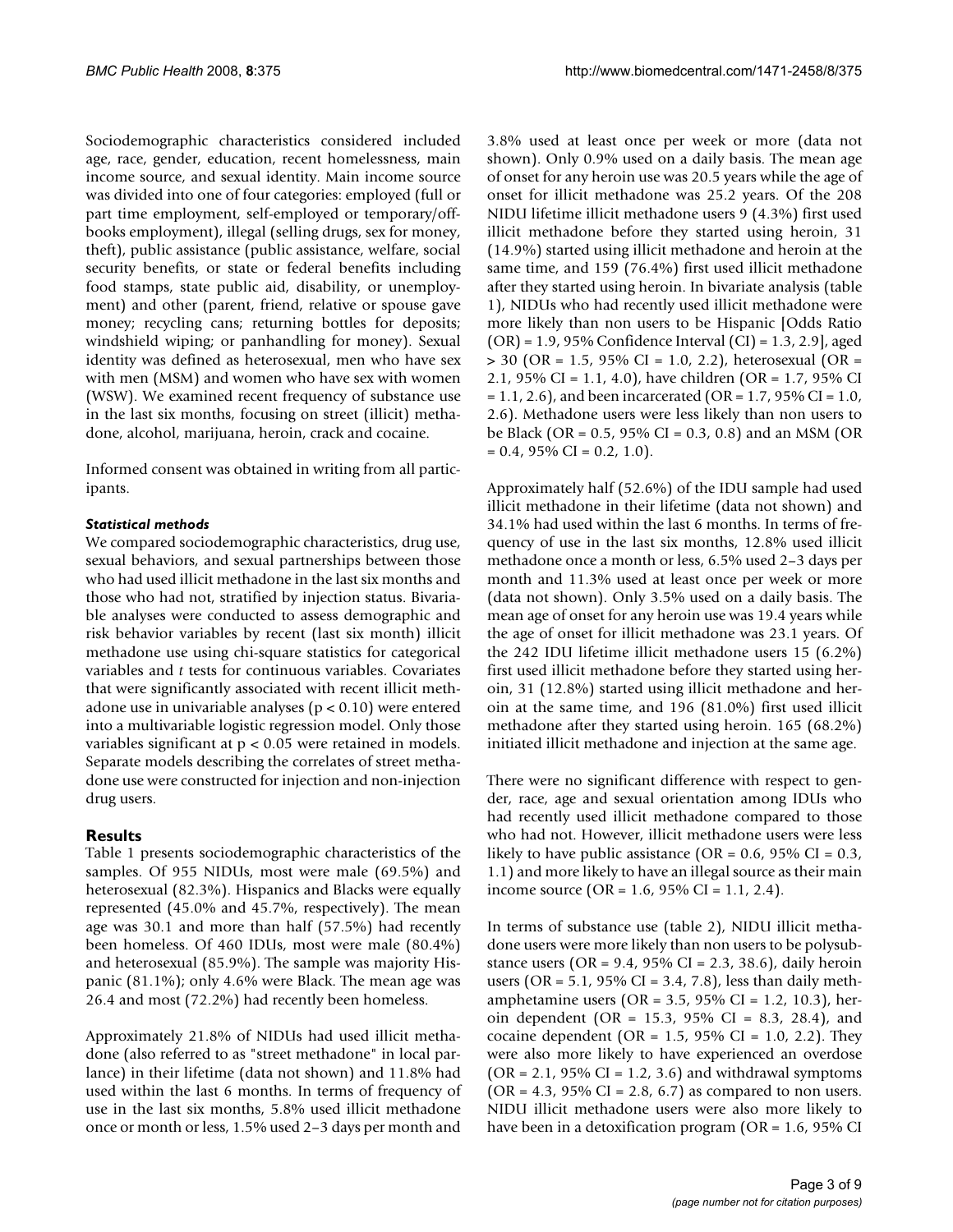|                            | <b>Non-injection drug users</b> |                                               |            | <b>Injection drug users</b> |                      |                       |                      |                                      |
|----------------------------|---------------------------------|-----------------------------------------------|------------|-----------------------------|----------------------|-----------------------|----------------------|--------------------------------------|
|                            | Total                           | <b>Current IM use</b><br>No current IM<br>use |            |                             | Total                | <b>Current IM use</b> | No current IM<br>use |                                      |
|                            | $n = 955$                       | $n = 113$                                     | $n = 842$  |                             | $n = 460$            | $n = 157$             | n = 303              |                                      |
|                            | $n$ (%) <sup>d</sup>            | $n$ (%)                                       | $n$ (%)    | p-value <sup>a</sup>        | $n$ (%) <sup>d</sup> | $n$ (%)               | $n(\%)$              | $p$ -value <sup><math>q</math></sup> |
| Sex                        |                                 |                                               |            |                             |                      |                       |                      |                                      |
| Male                       | 664 (69.5)                      | 76 (67.3)                                     | 588 (69.8) | 0.576                       | 370 (80.4)           | 125(79.6)             | 245 (80.9)           | 0.751                                |
| Female                     | 289 (30.3)                      | 37(32.7)                                      | 252 (29.9) | 0.541                       | 88 (19.1)            | 30(19.1)              | 58 (19.1)            | 0.993                                |
| Transgender                | 2(0.2)                          | 0(0)                                          | 2(0.2)     | 1.000 <sup>b</sup>          | 2(0.4)               | 2(1.3)                | 0(0)                 | 0.120 <sup>b</sup>                   |
| Race                       |                                 |                                               |            |                             |                      |                       |                      |                                      |
| Hispanic                   | 430 (45.0)                      | 67(59.3)                                      | 363(43.1)  | 0.001                       | 373(81.1)            | 133(84.7)             | 240 (79.2)           | 0.172                                |
| <b>Black</b>               | 436 (45.7)                      | 36(31.9)                                      | 400 (47.5) | 0.002                       | 21(4.6)              | 5(3.2)                | 16(5.3)              | 0.304                                |
| White                      | 25(2.6)                         | (0.9)                                         | 24(2.9)    | 0.960 <sup>b</sup>          | 51(11.1)             | 16(10.2)              | 35 (11.6)            | 0.651                                |
| Other                      | 64(6.7)                         | 9(8.0)                                        | 55 (6.5)   | 0.567                       | 14(3.0)              | 3(1.9)                | 11(3.6)              | 0.398b                               |
| Mean age $(SD)^c$          | 30.1(6.5)                       | 31.8(6.2)                                     | 29.8 (6.5) | 0.002                       | 26.4(5.3)            | 26.1(4.9)             | 26.6(5.5)            | 0.388                                |
| <b>Sexual</b>              |                                 |                                               |            |                             |                      |                       |                      |                                      |
| orientation                |                                 |                                               |            |                             |                      |                       |                      |                                      |
| Heterosexual               | 786 (82.3)                      | 100(88.5)                                     | 686 (81.5) | 0.033                       | 395 (85.9)           | 133(84.7)             | 262 (86.5)           | 0.961                                |
| <b>MSMe</b>                | 90 (9.4)                        | 5(4.4)                                        | 85 (10.1)  | 0.051                       | 13(8.3)              | 32 (10.6)             | 13(8.3)              | 0.447                                |
| WSWf                       | 102(10.7)                       | 9(8.0)                                        | 93 (11.0)  | 0.327                       | 11(7.0)              | 21(6.9)               | 11(7.0)              | 0.955                                |
| < High school<br>education | 526 (55.1)                      | 68 (60.2)                                     | 458 (54.4) | 0.246                       | 190(41.3)            | 67(42.7)              | 123(40.6)            | 0.709                                |
| Homeless in last           | 549 (57.5)                      | 60(53.1)                                      | 489 (58.1) | 0.315                       | 332 (72.2)           | 117(74.5)             | 215 (71.0)           | 0.419                                |
| 6 months                   |                                 |                                               |            |                             |                      |                       |                      |                                      |
| Main source of             |                                 |                                               |            |                             |                      |                       |                      |                                      |
| income                     |                                 |                                               |            |                             |                      |                       |                      |                                      |
| Employed                   | 180(18.8)                       | 18(15.9)                                      | 162(19.2)  | 0.334                       | 59 (12.8)            | 20(12.7)              | 39 (12.9)            | 0.925                                |
| Illegal                    | 386 (40.4)                      | 53 (46.9)                                     | 333 (39.5) | 0.203                       | 254 (55.2)           | 99(63.1)              | 155(51.2)            | 0.021                                |
| <b>Public Assistance</b>   | 221(23.1)                       | 27 (23.9)                                     | 194(23.0)  | 0.956                       | 65(14.1)             | 16(10.2)              | 49 (16.2)            | 0.071                                |
| Other                      | 146(15.3)                       | 15(13.3)                                      | 131(15.6)  | 0.459                       | 72 (15.7)            | 20(12.7)              | 52 (17.2)            | 0.194                                |
| Have children              | 547 (57.3)                      | 77 (68.1)                                     | 470 (55.8) | 0.013                       | 216(47.0)            | 70 (44.6)             | 146(48.2)            | 0.463                                |
| Ever been<br>incarcerated  | 661 (69.2)                      | 88 (77.9)                                     | 573 (68.1) | 0.044                       | 323 (70.2)           | 112(71.3)             | 211 (69.6)           | 0.632                                |
| <b>Site</b>                |                                 |                                               |            |                             |                      |                       |                      |                                      |
| <b>Bronx</b>               | 348 (36.4)                      | 43 (38.1)                                     | 305 (36.2) | 0.704                       | 232 (50.4)           | 83 (52.9)             | 149(49.2)            | 0.453                                |
| Harlem                     | 449 (47.0)                      | 53 (46.9)                                     | 396 (47.0) | 0.980                       | 171(37.2)            | 59 (37.6)             | 112(37.0)            | 0.907                                |
| Brooklyn                   | 67(7.0)                         | 11(9.7)                                       | 56 (6.7)   | 0.228                       | 22(4.8)              | 6(3.8)                | 16(5.3)              | 0.487                                |
| Queens                     | 47(4.9)                         | 5(4.4)                                        | 42 (5.0)   | 0.880                       | 6(1.3)               | 3(1.9)                | 3(1.0)               | 0.415                                |
| Lower East Side            | 40 $(4.2)$                      | 0(0)                                          | 40 (4.8)   | 1.000 <sup>b</sup>          | 27(5.9)              | 6(3.8)                | 21(6.9)              | 0.178                                |
| HIV+                       | 101(10.6)                       | 6(5.3)                                        | 95(11.3)   | 0.056                       | 22(4.8)              | 6(3.8)                | 16(5.3)              | 0.457                                |
| HBV+                       | 211 (22.1)                      | 24(21.2)                                      | 187 (22.2) | 0.832                       | 141(30.7)            | 47 (29.9)             | 94 (31.0)            | 0.763                                |
| HCV+                       | 36(3.8)                         | 6(5.3)                                        | 30(3.6)    | 0.247 <sup>b</sup>          | 255(55.4)            | 86 (54.8)             | 169 (55.8)           | 0.596                                |

**Table 1: Socio-demographics of 1415 drug users, by illicit methadone (IM) use and injection status**

a chi-square unless otherwise indicated

b Fisher's exact test

c ttest

d Column percents may not add up due to missing values

e MSM = men who have sex with men (by behavior or orientation); applies to males only

f WSW = women who have sex with women (by behavior or orientation); applies to females only

 $= 1.0, 2.6$ ) and methadone maintenance program (OR  $=$ 6.7, 95% CI = 2.9, 15.7) in the past six months compared to non users.

toms (OR = 2.0,  $95\%$  CI = 1.3, 3.1) and less likely to have been in a detoxification program ( $OR = 0.6$ , 95% CI = 0.4, 0.9) as compared to non users.

IDU illicit methadone users were more likely to be daily cocaine (OR = 1.7, 95% CI = 1.1, 2.6) and heroin users (OR = 3.9, 95% CI = 2.4, 6.2), less than daily methamphetamine users (OR =  $2.8$ ,  $95\%$  CI = 0.9, 8.9) and heroin dependent users (OR =  $1.6$ , 95% CI =  $1.5$ , 1.7). They were also more likely to have experienced withdrawal sympWe also examined injection behaviors among the IDU sample (Table 3). IDU illicit methadone users were significantly more likely to have injected in a shooting gallery  $(OR = 1.8, 95\% CI = 1.2, 2.7)$ , rented, borrowed or bought injection equipment at a shooting gallery (OR = 1.9, 95%  $CI = 1.1, 3.3$ , shared needles (OR 1.5, 95%  $CI = 1.0, 2.3$ ),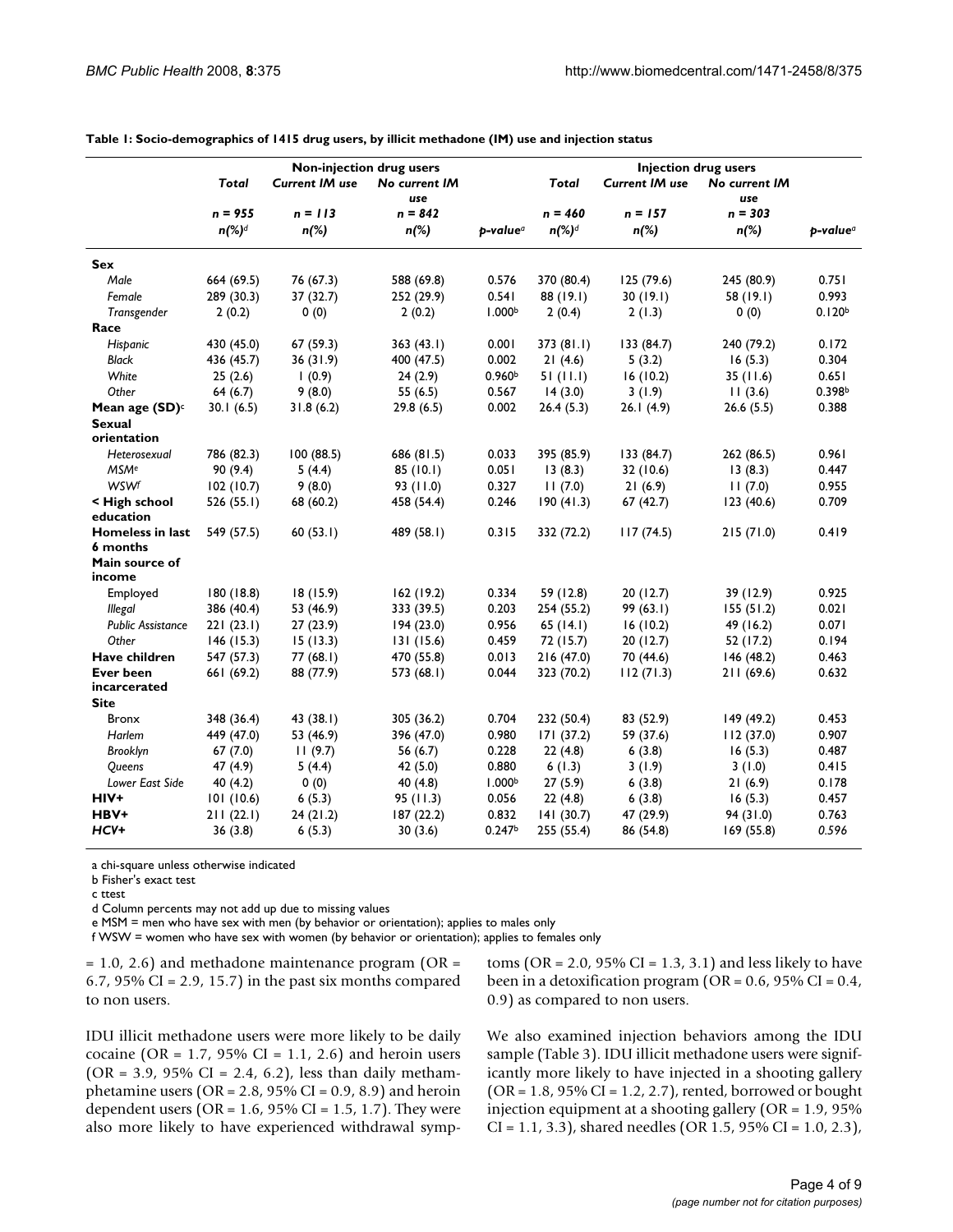|                                     | Non-injection drug users<br><b>Current IM use</b><br>Total<br>No current IM<br>use |           |            | <b>Injection drug users</b><br>Total<br><b>Current IM use</b><br>No current IM<br>use |                   |             |            |                      |
|-------------------------------------|------------------------------------------------------------------------------------|-----------|------------|---------------------------------------------------------------------------------------|-------------------|-------------|------------|----------------------|
|                                     | $n = 955$                                                                          | $n = 113$ | $n = 842$  |                                                                                       | $n = 460$         | $n = 157$   | $n = 303$  |                      |
|                                     | $n\frac{8}{9}$                                                                     | $n(\%)$   | $n(\%)$    | b-value <sup>a</sup>                                                                  | n(%) <sup>d</sup> | $n(\%)$     | $n(\%)$    | p-value <sup>a</sup> |
| Lifetime drug use                   |                                                                                    |           |            |                                                                                       |                   |             |            |                      |
| Polysubstance use <sup>e</sup>      | 831 (87.0)                                                                         | 111(98.2) | 720 (85.5) | < 0.001                                                                               | 455 (98.9)        | 155 (98.7)  | 300 (99.1) | 0.779 <sup>b</sup>   |
| Crack                               | 722 (75.6)                                                                         | 91(80.5)  | 631 (74.9) | 0.194                                                                                 | 383 (83.3)        | 136(86.6)   | 247 (81.5) | 0.164                |
| Cocaine                             | 902 (94.5)                                                                         | 107(94.7) | 795 (94.4) | 0.906                                                                                 | 451 (98.0)        | 154(98.1)   | 297 (98.0) | 0.959                |
| Heroin                              | 631(66.1)                                                                          | 111(98.2) | 520 (61.8) | < 0.001                                                                               | 458 (99.6)        | 157 (100.0) | 301 (99.3) | 0.549 <sup>b</sup>   |
| Current drug use (in last 6 months) |                                                                                    |           |            |                                                                                       |                   |             |            |                      |
| Crack                               |                                                                                    |           |            |                                                                                       |                   |             |            |                      |
| None                                | 226(23.7)                                                                          | 22(19.5)  | 204 (24.2) | 0.264                                                                                 | 84 (18.3)         | 21(13.4)    | 63 (20.8)  | 0.051                |
| Less than daily                     | 374 (39.2)                                                                         | 50 (44.2) | 324 (38.5) | 0.238                                                                                 | 189(41.1)         | 72 (45.9)   | 117(38.6)  | 0.134                |
| Daily                               | 236 (24.7)                                                                         | 25(22.1)  | 211(25.1)  | 0.497                                                                                 | 69 (15.0)         | 25 (15.9)   | 44 (14.5)  | 0.690                |
| Cocaine                             |                                                                                    |           |            |                                                                                       |                   |             |            |                      |
| None                                | 53 (5.5)                                                                           | 6(5.3)    | 47 (5.6)   | 0.906                                                                                 | 27(5.9)           | 7(4.5)      | 20(6.6)    | 0.354                |
| Less than daily                     | 613(64.2)                                                                          | 72(63.7)  | 541 (64.3) | 0.911                                                                                 | 252 (54.8)        | 87 (55.4)   | 165(54.5)  | 0.845                |
| Daily                               | 91(9.5)                                                                            | 14(12.4)  | 77(9.1)    | 0.270                                                                                 | 136(29.6)         | 58 (36.9)   | 78 (25.7)  | 0.013                |
| Heroin                              |                                                                                    |           |            |                                                                                       |                   |             |            |                      |
| None                                | 320 (33.5)                                                                         | (0.9)     | 319 (37.9) | < 0.001                                                                               | 4(0.9)            | 0(0)        | 4(1.3)     | 1.000 <sup>b</sup>   |
| Less than daily                     | 354 (37.1)                                                                         | 59 (52.2) | 295 (35.0) | < 0.001                                                                               | 190(41.3)         | 48 (30.6)   | 142(46.9)  | 0.001                |
| Daily                               | 167(17.5)                                                                          | 51(45.1)  | 116(13.8)  | < 0.001                                                                               | 303 (65.9)        | 131(83.4)   | 172 (56.8) | < 0.001              |
| Methamphetamine                     |                                                                                    |           |            |                                                                                       |                   |             |            |                      |
| None                                | 892 (93.4)                                                                         | 101(89.4) | 791 (93.9) | 0.067                                                                                 | 415 (90.2)        | 137(87.3)   | 278 (91.7) | 0.098                |
| Less than daily                     | 16(1.7)                                                                            | 5(4.4)    | 11(1.3)    | 0.030 <sup>b</sup>                                                                    | 12(2.6)           | 7(4.5)      | 5(1.7)     | 0.073 <sup>b</sup>   |
| Daily                               | (0.1)                                                                              | 0(0)      | (0.1)      | 1.000 <sup>b</sup>                                                                    | 3(0.7)            | 0(0)        | 3(1.0)     | 1.000 <sup>b</sup>   |
| Marijuana                           |                                                                                    |           |            |                                                                                       |                   |             |            |                      |
| None                                | 163(17.1)                                                                          | 19(16.8)  | 144 (17.1) | 0.922                                                                                 | 104(22.6)         | 23(14.6)    | 81(26.7)   | 0.003                |
| Less than daily                     | 342 (35.8)                                                                         | 47 (41.6) | 295 (35.0) | 0.184                                                                                 | 187(40.7)         | 72 (45.9)   | 115(38.0)  | 0.114                |
| Daily                               | 381 (39.9)                                                                         | 40 (35.4) | 341 (40.5) | 0.281                                                                                 | 148(32.2)         | 56 (35.7)   | 92 (30.4)  | 0.268                |
| Alcohol                             |                                                                                    |           |            |                                                                                       |                   |             |            |                      |
| None                                | 133(13.9)                                                                          | 16(14.2)  | 117(13.9)  | 0.939                                                                                 | 122(26.5)         | 37 (23.6)   | 85(28.1)   | 0.301                |
| Less than daily                     | 624(65.3)                                                                          | 76 (67.3) | 548 (65.1) | 0.649                                                                                 | 294 (63.9)        | 104(66.2)   | 190 (62.7) | 0.454                |
| Daily                               | 195(20.4)                                                                          | 21(18.6)  | 174(20.7)  | 0.606                                                                                 | 44 (9.6)          | 16(10.2)    | 28(9.2)    | 0.743                |
| Drug dependence, past year          |                                                                                    |           |            |                                                                                       |                   |             |            |                      |
| Heroin dependence                   | 381 (39.9)                                                                         | 97 (85.8) | 284 (33.7) | < 0.001                                                                               | 421 (91.5)        | 156 (99.4)  | 265 (87.5) | < 0.001              |
| Crack dependence                    | 509 (53.3)                                                                         | 62 (54.9) | 447 (53.1) | 0.846                                                                                 | 213(46.3)         | 77 (49.0)   | 136(44.9)  | 0.595                |
| Cocaine dependence                  | 516(54.0)                                                                          | 70 (61.9) | 446 (53.0) | 0.069                                                                                 | 308 (67.0)        | 105(66.9)   | 203 (67.0) | 0.674                |
| Withdrawal                          | 343 (35.9)                                                                         | 72 (63.7) | 271 (32.3) | < 0.001                                                                               | 276 (60.0)        | 104(66.2)   | 172(56.8)  | 0.003                |
| symptoms in last 6                  |                                                                                    |           |            |                                                                                       |                   |             |            |                      |
| months                              |                                                                                    |           |            |                                                                                       |                   |             |            |                      |
| Drug treatment, last 6 months       |                                                                                    |           |            |                                                                                       |                   |             |            |                      |
| Detoxification                      | 167(17.5)                                                                          | 28 (24.8) | 139 (16.5) | 0.034                                                                                 | 171 (37.2)        | 47 (29.9)   | 124 (40.9) | 0.018                |
| Methadone                           | 145(15.2)                                                                          | 35(30.1)  | 110(13.1)  | < 0.001                                                                               | 167(36.3)         | 120 (39.6)  | 47 (29.9)  | 0.942                |
| maintenance                         |                                                                                    |           |            |                                                                                       |                   |             |            |                      |
| <b>Medical outcomes</b>             |                                                                                    |           |            |                                                                                       |                   |             |            |                      |
| HIV+                                | 101(10.6)                                                                          | 6(5.3)    | 95(11.3)   | 0.056                                                                                 | 22(4.8)           | 6(3.8)      | 16(5.3)    | 0.457                |
| HCV+                                | 36(3.8)                                                                            | 6(5.3)    | 30(3.6)    | 0.247 <sup>b</sup>                                                                    | 255 (55.4)        | 86 (54.8)   | 169(55.8)  | 0.596                |
| HBV+                                | 211(22.1)                                                                          | 24(21.2)  | 187 (22.2) | 0.832                                                                                 | 141(30.7)         | 47 (29.9)   | 94(31.0)   | 0.763                |
| Overdose                            | 94 (9.8)                                                                           | 19(16.8)  | 75 (8.9)   | 0.008                                                                                 | 96 (20.9)         | 39 (24.8)   | 57 (18.8)  | 0.131                |
| Sexual behaviors                    |                                                                                    |           |            |                                                                                       |                   |             |            |                      |
| Mean age 1st                        | 14.0(3.0)                                                                          | 13.9(3.1) | 14.0(2.9)  | 0.652                                                                                 | 14.1(2.7)         | 14.5(2.4)   | 13.9(2.8)  | 0.020                |
| intercourse (SD) <sup>c</sup>       |                                                                                    |           |            |                                                                                       |                   |             |            |                      |
| Mean number of                      | 4.8(14.2)                                                                          | 3.6(7.5)  | 4.9 (14.8) | 0.144                                                                                 | 3.9(9.8)          | 4.7(13.6)   | 3.4(6.7)   | 0.319                |
| sexual partners $(SD)^c$            |                                                                                    |           |            |                                                                                       |                   |             |            |                      |
| Traded sex for                      | 304(31.8)                                                                          | 32 (28.3) | 272 (32.3) | 0.389                                                                                 | 131(28.5)         | 48 (30.6)   | 83 (27.4)  | 0.487                |
| money/drugs                         |                                                                                    |           |            |                                                                                       |                   |             |            |                      |
| Sexual partners in last 2 months    |                                                                                    |           |            |                                                                                       |                   |             |            |                      |
| Crack user                          | 354 (37.1)                                                                         | 38 (33.6) | 316(37.5)  | 0.655                                                                                 | 96 (20.9)         | 32 (20.4)   | 64(21.1)   | 0.818                |
| Cocaine user                        | 323 (33.8)                                                                         | 41(36.3)  | 282 (33.5) | 0.496                                                                                 | 104(22.6)         | 41(26.1)    | 63 (20.8)  | 0.239                |
| Heroin use                          | 230(24.1)                                                                          | 54 (47.8) | 176(20.9)  | < 0.001                                                                               | 123(26.7)         | 47 (29.9)   | 76 (25.1)  | 0.247                |

**Table 2: Drug use and sexual behaviors of 1415 drug users by illicit methadone (IM) use and injection status**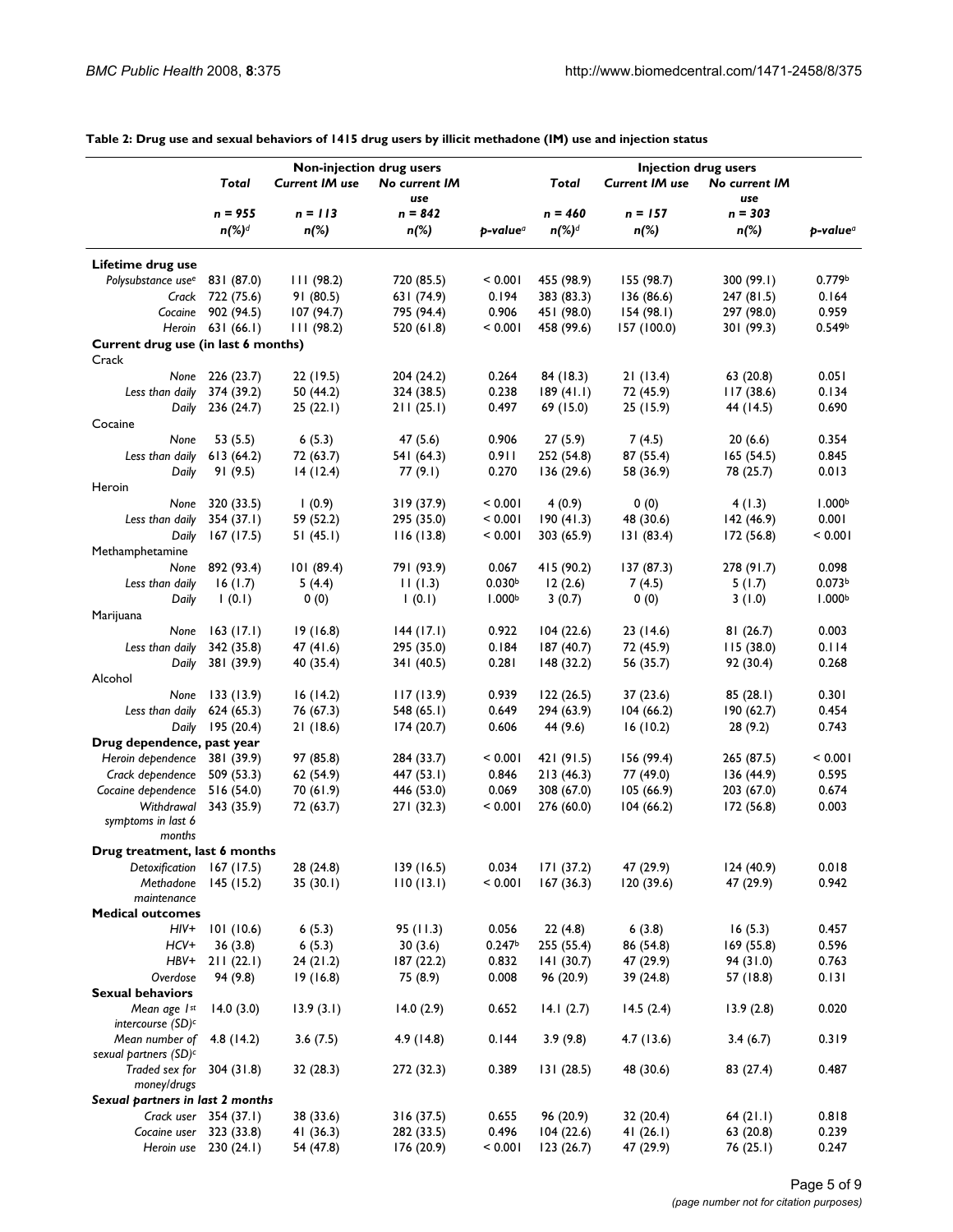| Lifetime IDU       | 81 (8.5)   | 16(14.2) | 65(7.7)    | 0.034              | 122(26.5) | 39(24.8) | 83 (27.4) | 0.576              |
|--------------------|------------|----------|------------|--------------------|-----------|----------|-----------|--------------------|
| Recent IDU         | 50(5.2)    | 10(8.8)  | 40 (4.8)   | 0.069              | 110(23.9) | 36(22.9) | 74 (24.4) | 0.693              |
| Partner MSMf       | 388 (40.6) | 36(31.9) | 352 (41.8) | 0.061              | 156(33.9) | 51(32.5) | 105(34.7) | 0.573              |
| Hepatitis infected | 34 (3.6)   | 8(7.1)   | 26(3.1)    | 0.040 <sup>b</sup> | 38(8.3)   | 12(7.6)  | 26(8.6)   | 0.639              |
| HIV infected       | 47 (4.9)   | 3(2.7)   | 44 (5.2)   | 0.930 <sup>b</sup> | 9(2.0)    | 4(2.5)   | 5(1.7)    | 0.385 <sup>b</sup> |

**Table 2: Drug use and sexual behaviors of 1415 drug users by illicit methadone (IM) use and injection status** *(Continued)*

a chi-square unless otherwise indicated, <sup>b</sup> Fisher's exact test, <sup>c</sup> ttest, <sup>d</sup> Column percents may not add up due to missing values, e used more than one drug out of the following in lifetime: heroin, crack, cocaine, methamphetamine, f MSM = men who have sex with men

and shared other injection paraphernalia (i.e. cookers, cottons and rinse water) (OR =  $1.6$ , 95% CI =  $1.1$ , 2.5).

With respect to sexual behaviors and partner characteristics, NIDU illicit methadone users were significantly more likely to have sexual partners that used heroin ( $OR = 3.5$ , 95% CI = 2.3, 5.3), were lifetime (OR = 1.9, 95% CI = 1.1, 3.5) and recent IDUs (OR = 1.9, 95% CI = 1.0, 4.0) and hepatitis infected (OR =  $2.4$ , 95% CI =  $1.1$ , 5.4). They were less likely to have an MSM sex partner (OR = 0.7, 95% CI  $= 0.4, 1.0$ ). There were no significant differences with respect to sexual partner characteristics among IDU illicit methadone users as compared to non users; however, they had a significantly older mean age at first intercourse  $(14.5 \text{ years vs. } 13.9 \text{ years, p} = 0.02).$ 

Tables 4 and 5 present the final multivariate logistic regression models for illicit methadone use among NIDUs and IDUs, respectively. Recent NIDU illicit methadone users were significantly more likely than non users to be heroin dependent [Adjusted OR (AOR) = 13.0], less than daily methamphetamine users  $(AOR = 5.4)$ , and to have a heroin using sexual partner in the last six months (AOR = 2.3). Recent IDU illicit methadone users were significantly more likely than non users to be daily heroin users [Adjusted OR (AOR) = 3.7] and to share cookers, cotton or rinse water  $(AOR = 1.6)$  and significantly less likely to have been in a detoxification program (AOR = 0.6) and to not have used marijuana in the last six months  $(AOR = 0.5)$ .

#### **Discussion**

Illicit use of methadone was not uncommon in this population of street-recruited drug users in NYC. Approximately 21.8% of NIDUs and 52.6% of IDUs in this sample of street-recruited drug users had used illicit methadone in their lifetime and 11.8 and 34.1% had used within the last six months, respectively. A previous study had estimated a 21.3% past month prevalence for illicit methadone among Puerto Rican IDUs in East Harlem, New York [25]. In Australia, the lifetime and six month prevalence of injected methadone was 18.4% and 11.0%, respectively [6]. Our data did not distinguish between route of administration and the Australian study did not report on non-injected illicit methadone use, thus comparison between the estimates is limited. In Montréal, the illicit methadone prevalence was 42.1% among those who preferred heroin [5]. Although we did not ask about drug preference, frequency of use can serve as a proxy measure. Among the NIDUs and IDUs, approximately 38.7% of daily heroin users and 19.7% of less than daily heroin users also used illicit methadone. Differences in the prevalence of illicit methadone use among these studies are probably due, in part, to differences in sampling schemes and differences in measurement. However, methadone prescribing policies differ between countries and also play an important role in MMTP and illicit methadone availability.

Our study revealed that illicit methadone users engaged in riskier behavior than those who did not use street methadone, as evidenced by the higher prevalence of overdose experiences, polysubstance use and risky sex partners among NIDU illicit methadone users. Humeniuk and colleagues have suggested that methadone injectors are riskier than those who do not inject methadone, with methadone injectors in their population being more likely to have overdosed, used heroin by themselves and be a polysubstance user [6]. Further, we observed that IDUs who used street methadone reported riskier injec-

**Table 3: Injection risk behaviors of 460 IDUs in New York City by recent illicit methadone use**

|                                                             | Illicit methadone use                      |                                     |                                        |         |
|-------------------------------------------------------------|--------------------------------------------|-------------------------------------|----------------------------------------|---------|
|                                                             | Total<br>$n = 460$<br>$n$ (%) <sup>d</sup> | Current use<br>$n = 157$<br>$n(\%)$ | No current use<br>$n = 303$<br>$n(\%)$ | p-value |
| Shot up in a shooting gallery                               | 150 (32.6)                                 | 65(41.4)                            | 85(28.1)                               | 0.005   |
| Used equipment at shooting gallery (rented/borrowed/bought) | 94 (20.4)                                  | 47 (29.9)                           | 47 (15.5)                              | 0.027   |
| Shared tourniquet                                           | 155(33.7)                                  | 60(38.2)                            | 95(31.4)                               | 0.249   |
| Shared cooker, cotton, or rinse water                       | 292 (63.5)                                 | 111(70.7)                           | 181(59.7)                              | 0.021   |
| Shared needles                                              | 193 (42.0)                                 | 76 (48.4)                           | 117(38.6)                              | 0.033   |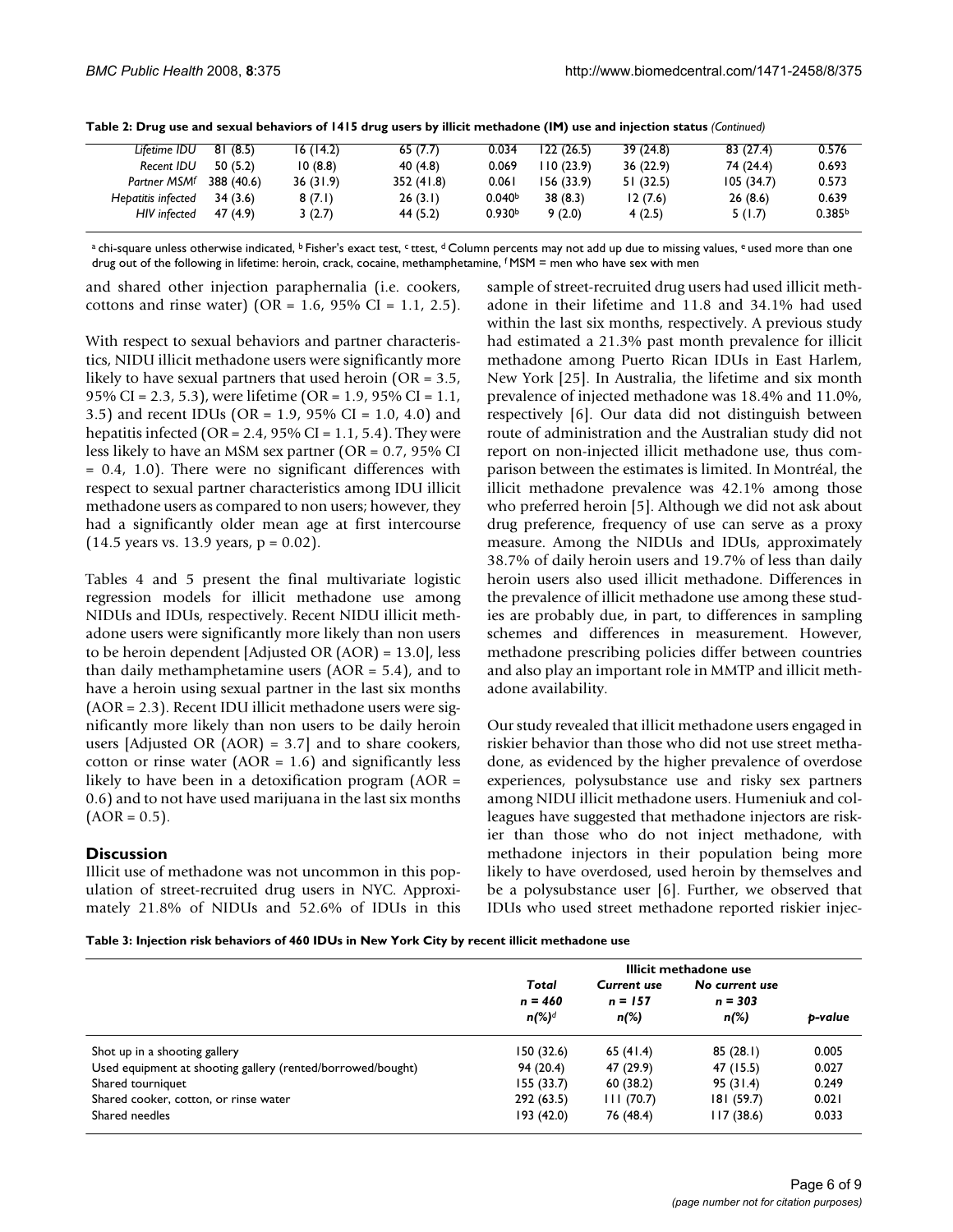|                                                   | <b>Crude OR</b><br>$(95\% \, \text{CI})$ | <b>Adjusted OR</b><br>$(95\% \, \text{Cl})$ |
|---------------------------------------------------|------------------------------------------|---------------------------------------------|
| Heroin Dependence                                 | 15.3(8.3, 28.4)                          | 13.0(6.8, 25.0)                             |
| Current user of methamphetamines: less than daily | $3.5$ (1.2, 10.3)                        | $5.4$ (1.4, 20.1)                           |
| Sexual partner used heroin in last 2 months       | 3.5(2.3, 5.3)                            | 2.3(1.4, 3.6)                               |

**Table 4: Multivariate logistic regression model for recent illegal methadone use among 955 non-injection drug users**

tion practices compared to IDUs who did not. Specifically, they were more likely to attend a shooting gallery and buy, rent or borrow injection equipment at a shooting gallery as well as share needles and other injection paraphernalia (i.e. cookers, cotton and rinse water). This is a novel finding. Hopwood and colleagues reported that methadone syrup injecting in New South Wales was not associated with sharing injection equipment, but it was associated with reuse of methadone injecting equipment [26].

Predictably, recent illicit methadone use was associated with heroin dependence among NIDUs and daily heroin use among IDUs. It is likely that dependence and daily use are measuring the same underlying construct of severity of use. Coupled with the data demonstrating relatively low frequency of use and later age of onset as compared to other both heroin and injection drug use, these findings suggest that illicit methadone use is likely not a primary drug of choice. This finding parallels that of Lauzon and colleagues in Montréal [5], who reported a later age of onset for illicit methadone use as compared to heroin, cocaine and a variety of other substances. The association between heroin dependence, daily heroin use and illicit methadone use suggests that methadone is used ancillary to heroin.

In the multivariate model for NIDUs, having a heroin using partner in the last two months was associated a more than two-fold increase in the likelihood of illicit methadone use. One possible explanation is that the sex partners are also drug use partners, pooling resources to purchase drugs. This would then suggest that having a heroin using sex partner may be related to more severe heroin use. Less than daily methamphetamine use was associated with a more than five-fold increase in the likelihood of illicit methadone use. Considering the low prevalence of methamphetamine use in this population, this association may be spurious. Little is known about methamphetamine use in NYC, although several recent studies have examined its use among gay and bisexual men [27-29]. These findings need further exploration.

Illicit methadone use among IDUs was associated with a significant increase in the likelihood of sharing injection paraphernalia such as cookers, cottons and rinse water, even after adjusting for daily heroin use, suggesting that street methadone use may be part of a larger profile of risky drug use behavior. Surprisingly, IDU illicit methadone users had a significantly lower likelihood of recent detoxification treatment compared to non users. One possible explanation is that detoxification may be perceived as ineffective or undesirable to chronic heroin users. Another explanation may be that IDUs are using street methadone to detox themselves.

As with any study, this study is subject to several limitations. The study sample was limited to users of heroin, crack and cocaine and specifically recent initiates to injection drug users and those who had never injected drugs. Other groups that may use illicit methadone including former and current pain patients, individuals who abuse prescription opioids, youth and other populations were not included. Correlates of illicit methadone use among those who are not heroin users and among those whose drug of choice is methadone are likely different. Further, the extent to which these findings are generalizable to other settings with different demographic profiles is unknown. Our population was relatively young and had few White drug users and Black injectors.

**Table 5: Multivariate logistic regression model for recent illegal methadone use among 955 injection drug users**

| In the last 6 months                  | <b>Crude OR</b><br>$(95\% \, \text{Cl})$ | <b>Adjusted OR</b><br>(95% CI) |
|---------------------------------------|------------------------------------------|--------------------------------|
| Daily heroin use                      | 3.8(2.4, 6.2)                            | 3.7(2.3, 6.1)                  |
| Detoxification program                | 0.6(0.4, 0.9)                            | 0.6(0.4, 0.9)                  |
| Shared cookers, cotton or rinse water | $1.6$ (1.1, 2.5)                         | $1.6$ (1.0, 2.4)               |
| No marijuana use                      | 0.4(0.3, 0.8)                            | 0.5(0.3, 0.9)                  |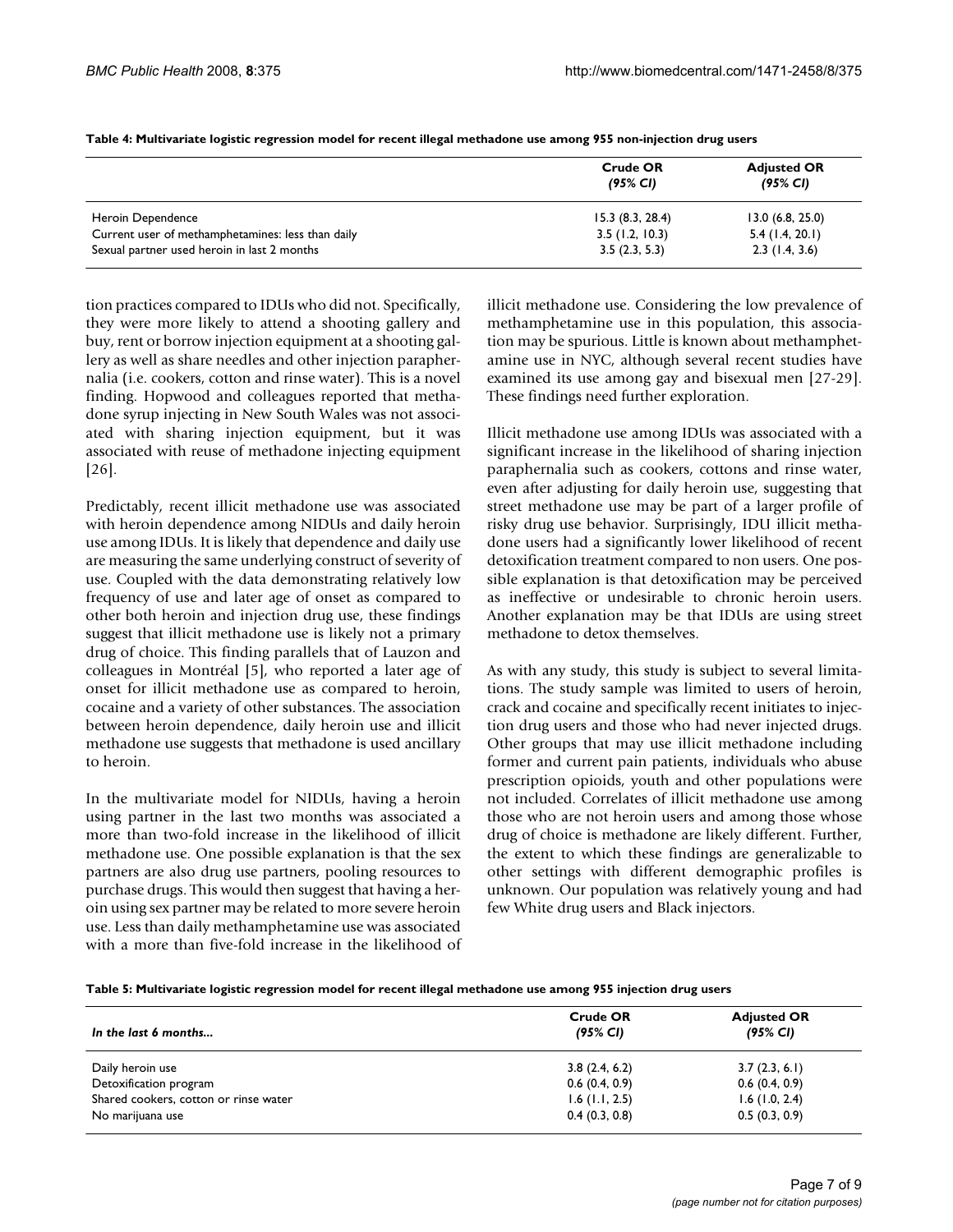Availability and popularity of specific substances vary by region and the extent to which heroin is a primary drug of choice can vary widely [30,31]. Opioid analgesic sales per 100,000 population also vary widely by state [20]. Bourgois [32] has pointed out that methadone prescribing philosophies can differ between cities such that availability of methadone may be different between cities. We did not have data on route of administration of street methadone and therefore cannot look specifically at methadone injection. We do not think that injection is a common route of administration; Humeniuk et al. [6] reported that less than 20% in a study of heroin users in Australia reported lifetime methadone injection.

These data do not provide a complete picture of illicit methadone use and thus are limited. Two important questions remain unanswered. First, the reasons for illicit methadone use were not investigated. There are several possible reasons that individuals may use illicit methadone, including unavailability of heroin, underdosing in methadone programs and/or pain management, and experimentation prior to entry into a methadone program. In Australia, one study reported that 58% of methadone injectors preferred injection because it provided quicker relief of opiate withdrawal symptoms than drinking the syrup [26], suggesting that underdosing may be an important consideration. A study of U.S. methadone maintenance facilities found that approximately onethird provided dose under the recommended level [33]. Some proportion of illicit methadone use might then be attributed to attempts at self-medication either by supplementing MMTP, reducing dependence on heroin without the use of a formal treatment program, or preventing withdrawal symptoms when heroin is otherwise not available as has been suggested in earlier studies [7,34]. A recent study of patients in a German detoxification ward reported that approximately one-third reported using diverted opiods as an attempt at self-detoxification, when a dose of prescribed methadone had been missed, or as a transition before entering methadone maintenance treatment [35]. It has also been suggested that low availability of methadone treatment slots may be an important factor in the creation of an illicit street-level market for methadone [5]. Although bivariate analyses demonstrated a relationship between MMTP and illicit methadone use among NIDUs, this association was not significant in the multivariate analysis. Only 30.4% of illicit methadone users were recently in MMTP, suggesting that illicit methadone use may not simply be a result of underdosing of MMTP patients or personal diversion of medication. From these data, it is unclear if the remaining 67.6% of illicit methadone users are former MMTP patients. Second, the illicit methadone sources of participants in this study remain unknown. Several avenues for acquisition are likely available, including methadone available due to

theft from hospitals or pharmacies, diversion from maintenance programs, or diversion from pain management prescriptions.

# **Conclusion**

Despite these limitations, this study suggests that persons using illicit methadone use are likely to be heavily risk prone (i.e., heavy users and those who report high risk behaviors). Further studies can clarify the mechanisms that may lead to more refined approaches to respond to this treatment problem. Additional qualitative and quantitative research is needed to understand the context of illicit methadone use and potential targets for intervention.

# **List of abbreviations**

AOR: adjusted odds ratio; CI: confidence interval; HBV: hepatitis B virus; HCV: hepatitis C virus; IDU: injection drug user; MMTP: methadone maintenance treatment programs; MSM: men who have sex with men; NIDU: non-injection drug user; NYC: New York City; OR: odds ratio; US: United States; WSW: women who have sex with women.

# **Competing interests**

The authors declare that they have no competing interests.

# **Authors' contributions**

DCO, CMF, DV and SG designed the parent study. DCO and DV conceived of and designed the current analysis, and drafted the manuscript. CC conducted the analysis, contributed to the analysis design, and reviewed the manuscript. CMF, SG, and VF helped to draft the manuscript. All authors read and approved the final manuscript.

# **Acknowledgements**

The authors would like to acknowledge the contributions of the study participants and staff. This study was funded by the National Institute of Drug Abuse (DA12801 and DA13146).

#### **References**

- 1. Regan JJ, Regan WM, Stephens CE, Wright A: **The Americans with Disabilities Ace and the zoning of methadone maintenance treatment facilities.** *Psychiatrist Administrator* 2004, **4:**41-46.
- 2. Jaffe JH, O'Keeffe C: **[From morphine clinics to buprenorphine:](http://www.ncbi.nlm.nih.gov/entrez/query.fcgi?cmd=Retrieve&db=PubMed&dopt=Abstract&list_uids=12738346) [regulating opioid agonist treatment of addiction in the](http://www.ncbi.nlm.nih.gov/entrez/query.fcgi?cmd=Retrieve&db=PubMed&dopt=Abstract&list_uids=12738346) [United States.](http://www.ncbi.nlm.nih.gov/entrez/query.fcgi?cmd=Retrieve&db=PubMed&dopt=Abstract&list_uids=12738346)** *Drug Alcohol Depend* 2003, **70:**S3-S11.
- 3. Bourne PG: **[Methadone diversion.](http://www.ncbi.nlm.nih.gov/entrez/query.fcgi?cmd=Retrieve&db=PubMed&dopt=Abstract&list_uids=4808308)** *Proc Natl Conf Methadone Treat* 1973, **2:**839-41. 839–841.
- 4. **Substance Abuse and Mental Health Services Administration DfHaHS.** *Opiod drugs in maintenance and detoxification treatment of opiate addiction; Final rule* . 21 SFR Part 291, 42 CFR Part 8. 1-17- 2001.
- 5. Lauzon P, Vincelette J, Bruneau J, Lamothe F, Lachance N, Brabant M, Soto |: **[Illicit use of methadone among i.v. drug users in Mon](http://www.ncbi.nlm.nih.gov/entrez/query.fcgi?cmd=Retrieve&db=PubMed&dopt=Abstract&list_uids=7869467)[tréal.](http://www.ncbi.nlm.nih.gov/entrez/query.fcgi?cmd=Retrieve&db=PubMed&dopt=Abstract&list_uids=7869467)** *J Subst Abuse Treat* 1994, **11:**457-461.
- 6. Humeniuk R, Ali R, McGregor C, Darke S: **[Prevalence and corre](http://www.ncbi.nlm.nih.gov/entrez/query.fcgi?cmd=Retrieve&db=PubMed&dopt=Abstract&list_uids=12653811)[lates of intravenous methadone syrup administration in](http://www.ncbi.nlm.nih.gov/entrez/query.fcgi?cmd=Retrieve&db=PubMed&dopt=Abstract&list_uids=12653811) [Adelaide, Australia.](http://www.ncbi.nlm.nih.gov/entrez/query.fcgi?cmd=Retrieve&db=PubMed&dopt=Abstract&list_uids=12653811)** *Addiction* 2003, **98:**413-418.